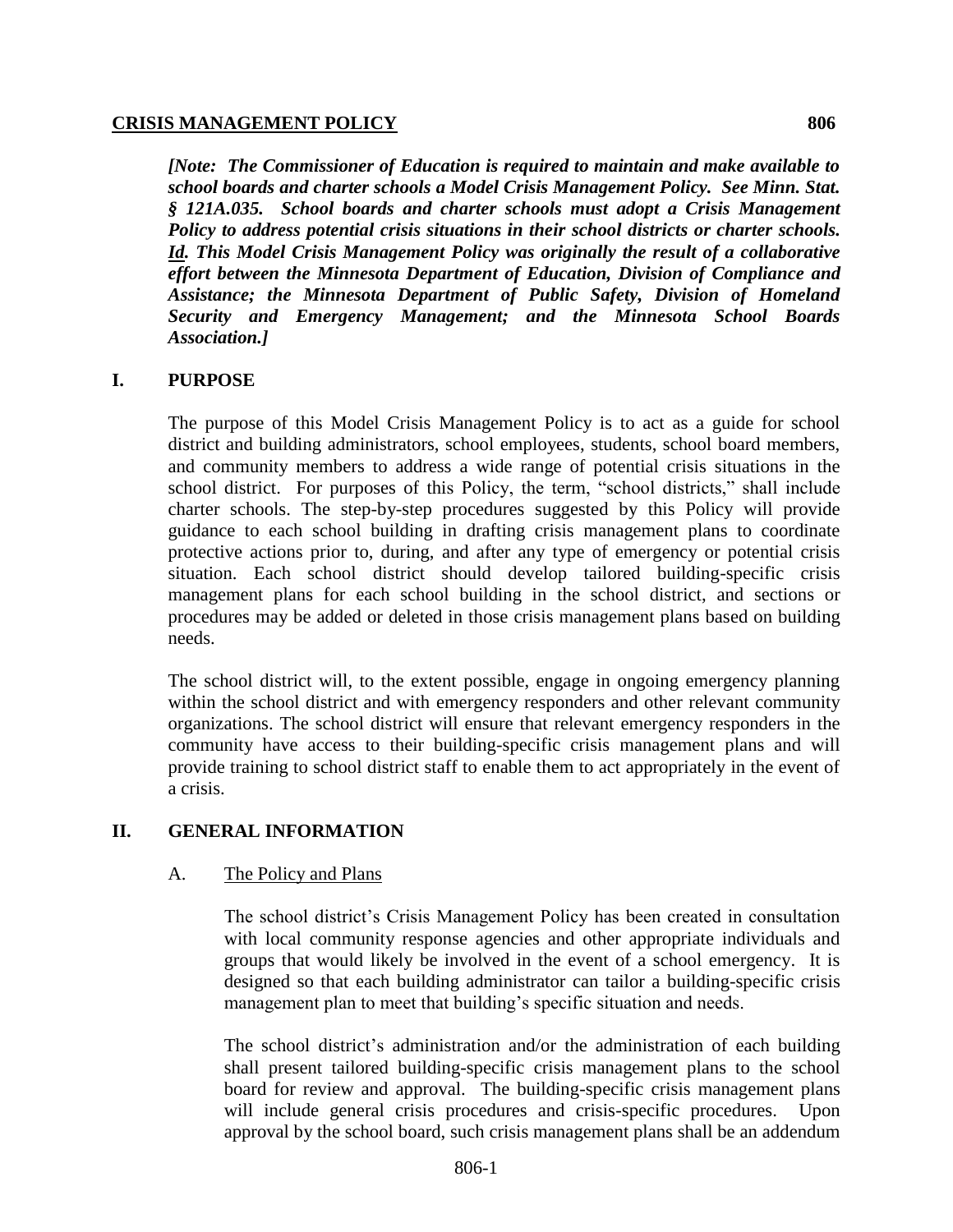to this Crisis Management Policy. This Policy and the plans will be maintained and updated on an annual basis.

- B. Elements of the District Crisis Management Policy
	- 1. General Crisis Procedures. The Crisis Management Policy includes general crisis procedures for securing buildings, classroom evacuation, building evacuation, campus evacuation, and sheltering. The Policy designates the individual(s) who will determine when these actions will be taken. These district-wide procedures may be modified by building administrators when creating their building-specific crisis management plans. A communication system will be in place to enable the designated individual to be contacted at all times in the event of a potential crisis, setting forth the method to contact the designated individual, the provision of at least two designees when the contact person is unavailable, and the method to convey contact information to the appropriate staff persons. The alternative designees may include members of the emergency first responder response team. A secondary method of communication should be included in the plan for use when the primary method of communication is inoperable. Each building in the school district will have access to a copy of the Comprehensive School Safety Guide (2011 Edition) to assist in the development of building-specific crisis management plans.

All general crisis procedures will address specific procedures for the safe evacuation of children and employees with special needs such as physical, sensory, motor, developmental, and mental health challenges.

*[Note: More specific information on planning for children with special needs can be found in the Comprehensive School Safety Guide (2011 Edition) and United States Department of Education's document entitled, "Practical Information on Crisis Planning, a Guide for Schools and Communities." A website link is provided in the resource section of this Policy.]*

a. Lock-Down Procedures. Lock-down procedures will be used in situations where harm may result to persons inside the school building, such as a shooting, hostage incident, intruder, trespass, disturbance, or when determined to be necessary by the building administrator or his or her designee. The building administrator or designee will announce the lock-down over the public address system or other designated system. Code words will not be used. Provisions for emergency evacuation will be maintained even in the event of a lock-down. Each building administrator will submit lock-down procedures for their building as part of the buildingspecific crisis management plan.

*[Note: State law requires a minimum of five school lock-down*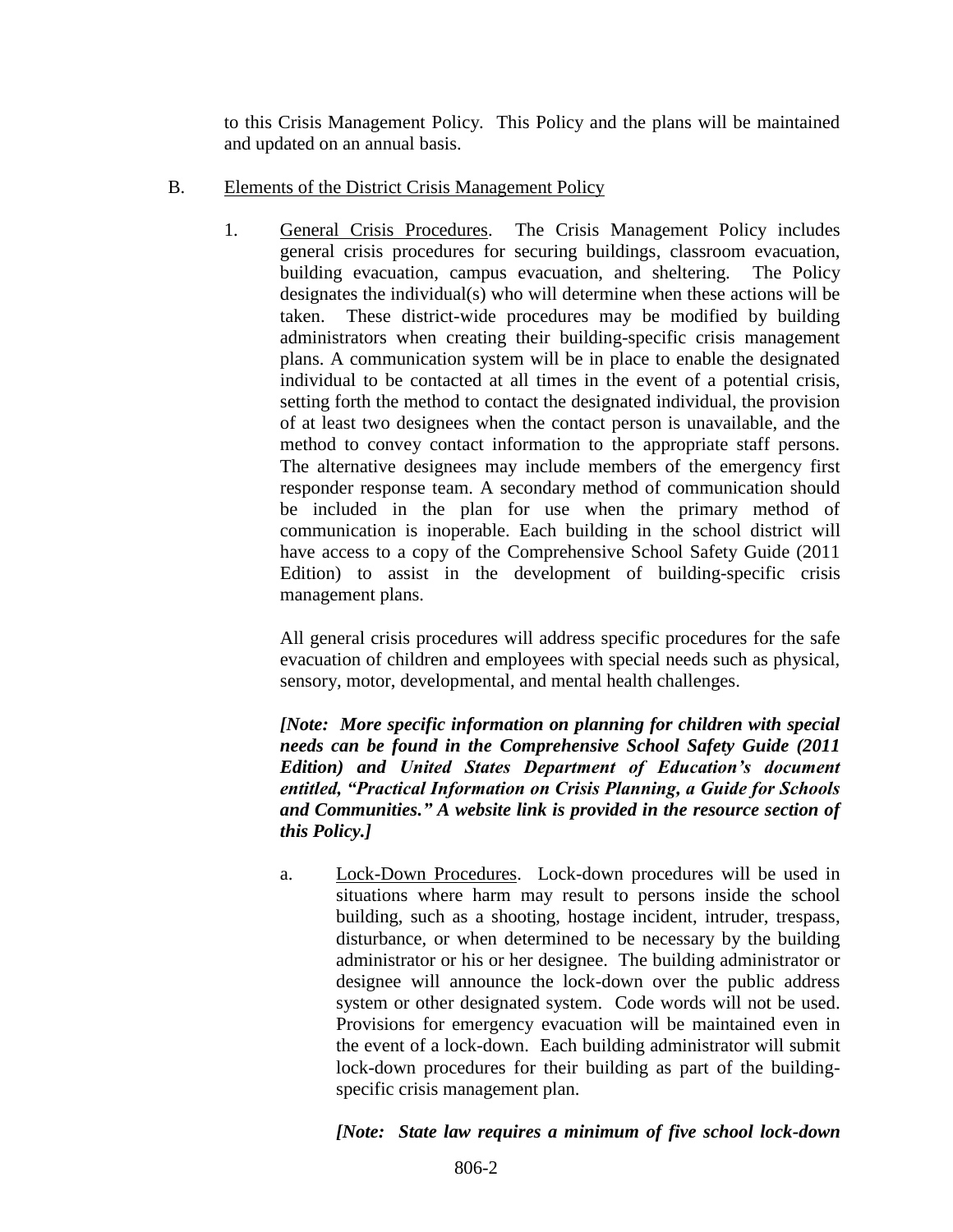#### *drills each school year. See Minn. Stat. § 121A.035.]*

b. Evacuation Procedures. Evacuations of classrooms and buildings shall be implemented at the discretion of the building administrator or his or her designee. Each building's crisis management plan will include procedures for transporting students and staff a safe distance from harm to a designated safe area until released by the building administrator or designee. Safe areas may change based upon the specific emergency situation. The evacuation procedures should include specific procedures for children with special needs, including children with limited mobility (wheelchairs, braces, crutches, etc.), visual impairments, hearing impairments, and other sensory, developmental, or mental health needs. The evacuation procedures should also address transporting necessary medications for students that take medications during the school day.

# *[Note: State law requires a minimum of five school fire drills, consistent with Minn. Stat. § 299F.30, and one school tornado drill each school year. See Minn. Stat. § 121A.035.]*

c. Sheltering Procedures. Sheltering provides refuge for students, staff, and visitors within the school building during an emergency. Shelters are safe areas that maximize the safety of inhabitants. Safe areas may change based upon the specific emergency. The building administrator or his or her designee will announce the need for sheltering over the public address system or other designated system. Each building administrator will submit sheltering procedures for his or her building as part of the buildingspecific crisis management plan.

# *[Note: The Comprehensive School Safety Guide (2011 Edition) has sample lock-down procedures, evacuation procedures, and sheltering procedures.]*

2. Crisis-Specific Procedures. The Crisis Management Policy includes crisis-specific procedures for crisis situations that may occur during the school day or at school-sponsored events and functions. These districtwide procedures are designed to enable building administrators to tailor response procedures when creating building-specific crisis management plans.

# *[Note: The Comprehensive School Safety Guide (2011 Edition) includes crisis-specific procedures.]*

- 3. School Emergency Response Teams
	- a. Composition. The building administrator in each school building will select a school emergency response team that will be trained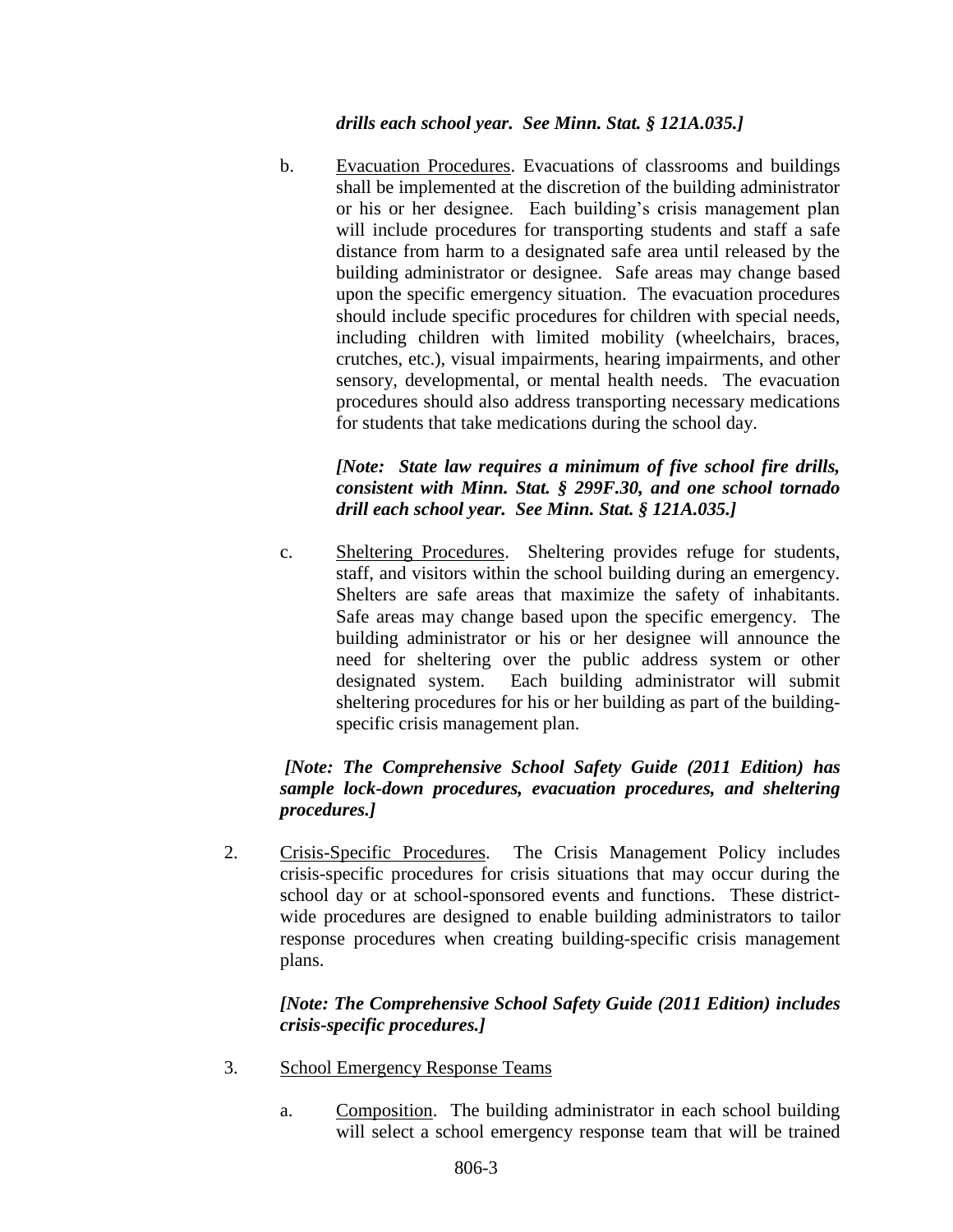to respond to emergency situations. All school emergency response team members will receive on-going training to carry out the building's crisis management plans and will have knowledge of procedures, evacuation routes, and safe areas. For purposes of student safety and accountability, to the extent possible, school emergency response team members will not have direct responsibility for the supervision of students. Team members must be willing to be actively involved in the resolution of crises and be available to assist in any crisis situation as deemed necessary by the building administrator. Each building will maintain a current list of school emergency response team members which will be updated annually. The building administrator, and his or her alternative designees, will know the location of that list in the event of a school emergency. A copy of the list will be kept on file in the school district office, or in a secondary location in single building school districts.

# *[Note: The Comprehensive School Safety Guide (2011 Edition) has a sample School Emergency Response Team list.]*

b. Leaders. The building administrator or his or her designee will serve as the leader of the school emergency response team and will be the primary contact for emergency response officials. In the event the primary designee is unavailable, the designee list should include more than one alternative designee and may include members of the emergency response team. When emergency response officials are present, they may elect to take command and control of the crisis. It is critical in this situation that school officials assume a resource role and be available as necessary to emergency response officials.

# **III. PREPARATION BEFORE AN EMERGENCY**

- A. Communication
	- 1. District Employees. Teachers generally have the most direct contact with students on a day-to-day basis. As a result, they must be aware of their role in responding to crisis situations. This also applies to non-teaching school personnel who have direct contact with students. All staff shall be aware of the school district's Crisis Management Policy and their own building's crisis management plan. Each school's building-specific crisis management plan shall include the method and dates of dissemination of the plan to its staff. Employees will receive a copy of the relevant building-specific crisis management plans and shall receive periodic training on plan implementation.
	- 2. Students and Parents. Students and parents shall be made aware of the school district's Crisis Management Policy and relevant tailored crisis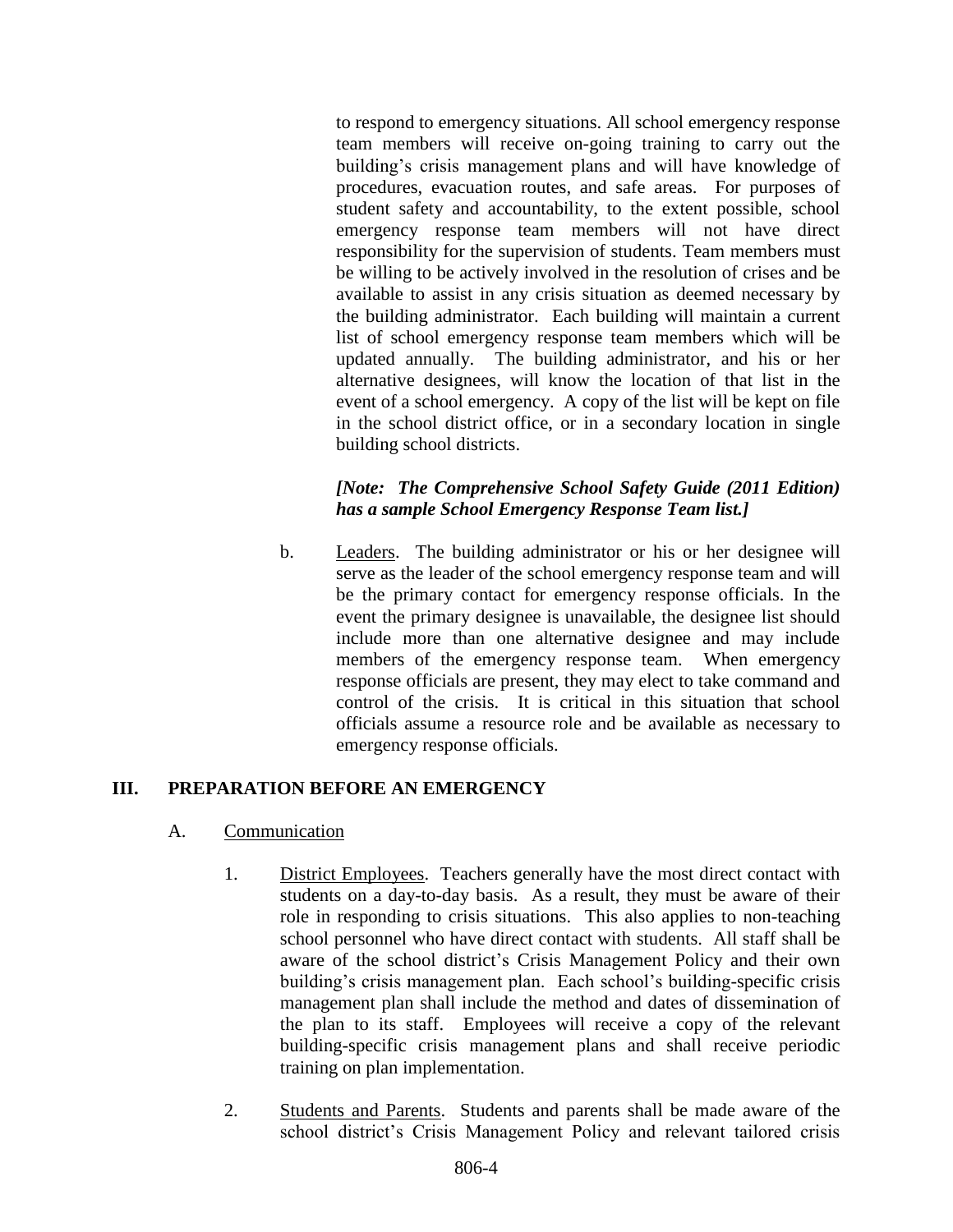management plans for each school building. Each school district's building-specific crisis management plan shall set forth how students and parents are made aware of the district and school-specific plans. Students shall receive specific instruction on plan implementation and shall participate in a required number of drills and practice sessions throughout the school year.

### B. Planning and Preparing for Fire

1. Designate a safe area at least 50 feet away from the building to enable students and staff to evacuate. The safe area should not interfere with emergency responders or responding vehicles and should not be in an area where evacuated persons are exposed to any products of combustion. (Depending on the wind direction, where the building on fire is located, the direction from which the fire is arriving, and the location of fire equipment, the distance may need to be extended.)

#### *[Note: Evacuation areas at least 50 feet from school buildings are recommended but not mandated by statute or rule. Evacuation areas should be selected based on safety and the individual school site's proximity to streets, traffic patterns, and other hazards.]*

- 2. Each building's facility diagram and site plan shall be available in appropriate areas of the building and shall identify the most direct evacuation routes to the designated safe areas both inside and outside of the building. The facility diagram and site plan must identify the location of the fire alarm control panel, fire alarms, fire extinguishers, hoses, water spigots, and utility shut offs.
- 3. Teachers and staff will receive training on the location of the primary emergency evacuation routes and alternate routes from various points in the building. During fire drills, students and staff will practice evacuations using primary evacuation routes and alternate routes.
- 4. Certain employees, such as those who work in hazardous areas in the building, will receive training on the locations and proper use of fire extinguishers and protective clothing and equipment.
- 5. Fire drills will be conducted periodically without warning at various times of the day and under different circumstances, e.g., lunchtime, recess, and during assemblies. State law requires a minimum of five fire drills each school year, consistent with Minn. Stat. § 299F.30. See Minn. Stat. § 121A.035.

# *[Note: The State Fire Marshal advises schools to defer fire drills during the winter months.]*

6. A record of fire drills conducted at the building will be maintained in the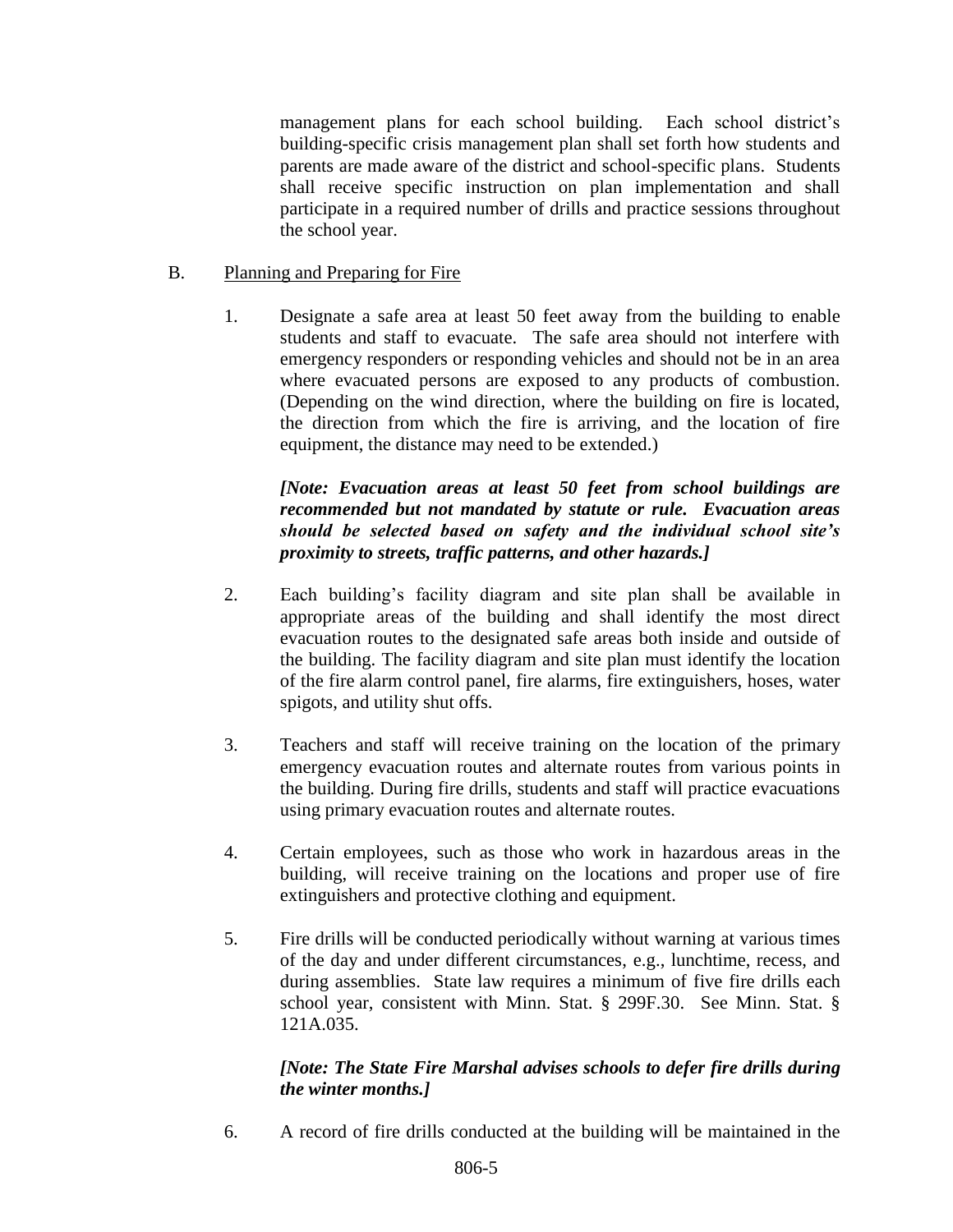building administrator's office.

# *[Note: The Comprehensive School Safety Guide (2011 Edition), under the Preparedness/Planning section, has a sample fire drills schedule and log.]*

- 7. The school district will have prearranged sites for emergency sheltering and transportation as needed.
- 8. The school district will determine which staff will remain in the building to perform essential functions if safe to do so (e.g., switchboard, building engineer, etc.). The school district also will designate an administrator or his or her designee to meet local fire or law enforcement agents upon their arrival.

# *[Note: The Comprehensive School Safety Guide (2011 Edition), under the Response section, has a sample fire procedure form, evacuation/relocation and student reunification/release procedures, and planning for student reunification.]*

C. Facility Diagrams and Site Plans

All school buildings will have a facility diagram and site plan that includes the location of primary and secondary evacuation routes, exits, designated safe areas inside and outside of the building, and the location of fire alarm control panel, fire alarms, fire extinguishers, hoses, water spigots, and utility shut offs. All facility diagrams and site plans will be updated regularly and whenever a major change is made to a building. Facility diagrams and site plans will be maintained by the building administrator and will be easily accessible and on file in the school district office. Facility diagrams and site plans will be provided to first responders, such as fire and law enforcement personnel.

*[Note: For single building school districts, such as charter schools, a secondary location for the diagrams and site plans will be included in the district's Crisis Management Policy and may include filing documents with a charter school sponsor, or compiling facility diagrams and site plans on a CD-Rom and distributing copies to first responders or sharing the documents with first responders during the crisis planning process.]*

*[Note: To the extent data contained in facility diagrams and site plans constitute security information pursuant to Minn. Stat. § 13.37, school districts are advised to consult with appropriate officials and/or legal counsel prior to dissemination of the facility diagrams or site plans to anyone other than first responders.]*

D. Emergency Telephone Numbers

Each building will maintain a current list of emergency telephone numbers and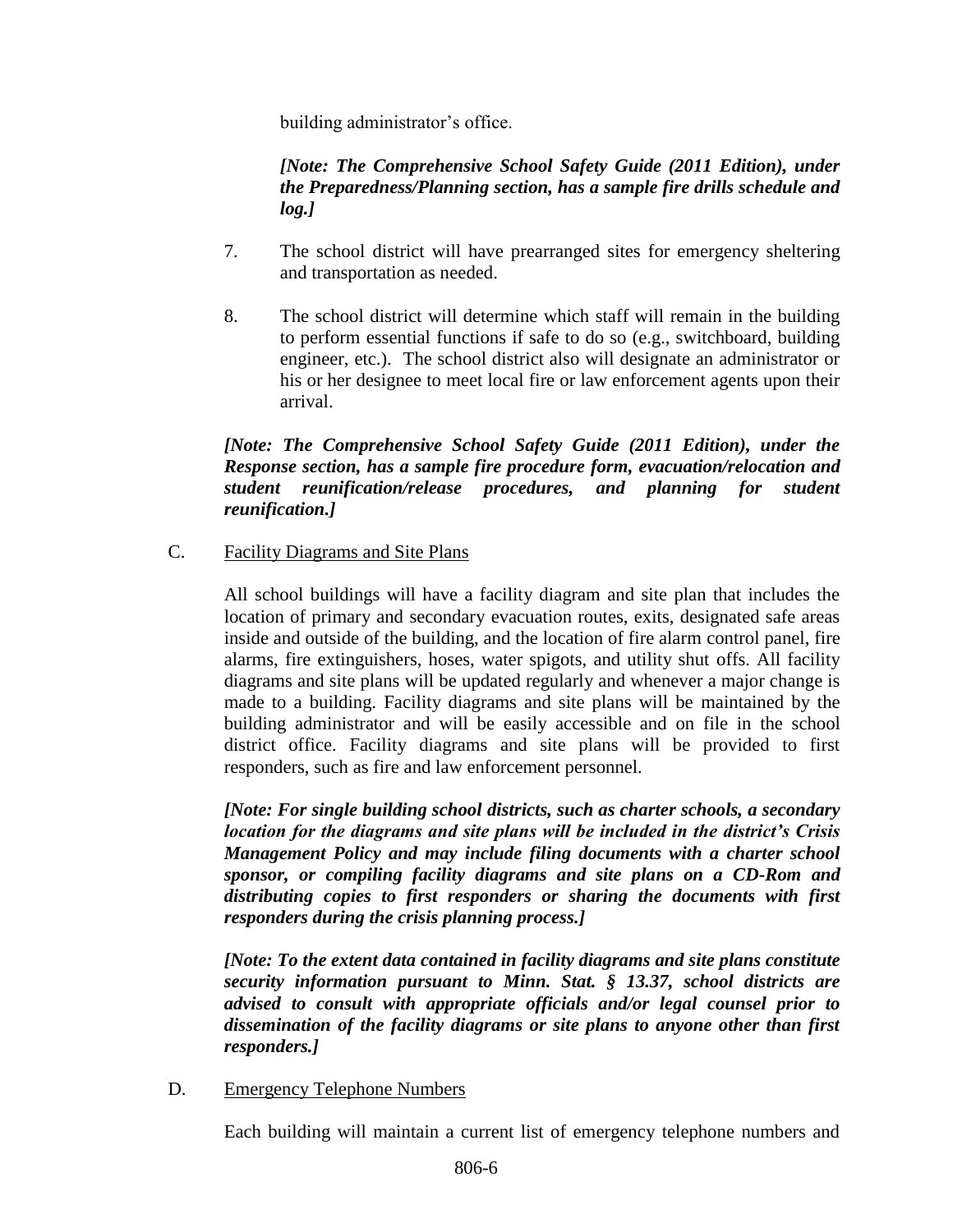the names and addresses of local, county, and state personnel who may be involved in a crisis situation. The list will include telephone numbers for local police, fire, ambulance, hospital, the Poison Control Center, county and state emergency management agencies, local public works departments, local utility companies, the public health nurse, mental health/suicide hotlines, and the county welfare agency. A copy of this list will be kept on file in the school district office, or at a secondary location for single building school districts, and updated annually.

School district employees will receive training on how to make emergency contacts, including 911 calls, when the school district's main telephone number and location is electronically conveyed to emergency personnel instead of the specific building in need of emergency services.

School district plans will set forth a process to internally communicate an emergency, using telephones in classrooms, intercom systems, or two-way radios, as well as the procedure to enable the staff to rapidly convey emergency information to a building designee. Each plan will identify a primary and secondary method of communication for both internal and secondary use. It is recommended that the plan include several methods of communication because computers, intercoms, telephones, and cell phones may not be operational or may be dangerous to use during an emergency.

# *[Note: The Comprehensive School Safety Guide (2011 Edition), under the Preparedness/Planning section, has a sample Emergency Phone Numbers list.]*

#### E. Warning and Notification Systems

The school district shall maintain a warning system designed to inform students, staff, and visitors of a crisis or emergency. This system shall be maintained on a regular basis under the maintenance plan for all school buildings. The school district should consider an alternate notification system to address the needs of staff and students with special needs, such as vision or hearing.

The building administrator shall be responsible for informing students and employees of the warning system and the means by which the system is used to identify a specific crisis or emergency situation. Each school's building-specific crisis management plan will include the method and frequency of dissemination of the warning system information to students and employees.

#### F. Early School Closure Procedures

The superintendent will make decisions about closing school or buildings as early in the day as possible. The early school closure procedures will set forth the criteria for early school closure (e.g., weather-related, utility failure, or a crisis situation), will specify how closure decisions will be communicated to staff, students, families, and the school community (designated broadcast media, local authorities, e-mail, or district or school building web sites), and will discuss the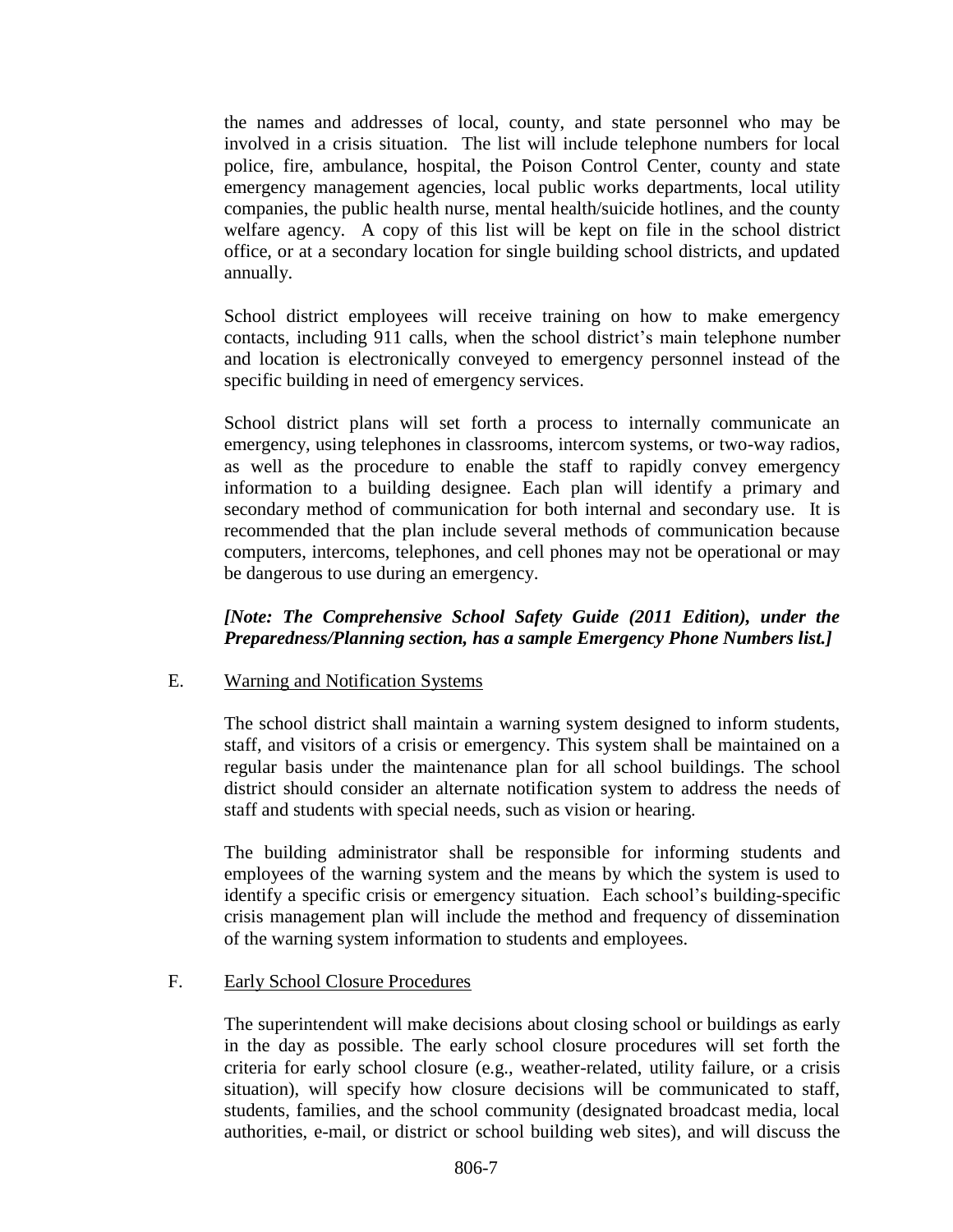factors to be considered in closing and reopening a school or building.

Early school closure procedures also will include a reminder to parents and guardians to listen to designated local radio and TV stations for school closing announcements, where possible.

*[Note: The Comprehensive School Safety Guide (2011 Edition), under the Response section, provides universal procedures for severe weather shelter.]*

# G. Media Procedures

The superintendent has the authority and discretion to notify parents or guardians and the school community in the event of a crisis or early school closure. The superintendent will designate a spokesperson who will notify the media in the event of a crisis or early school closure. The spokesperson shall receive training to ensure that the district is in strict compliance with federal and state law relative to the release of private data when conveying information to the media.

# *[Note: The Comprehensive School Safety Guide (2011 Edition), under the Response section, has a sample Media Procedures form.]*

#### H. Behavioral Health Crisis Intervention Procedures

Short-term behavioral health crisis intervention procedures will set forth the procedure for initiating behavioral health crisis intervention plans. The procedures will utilize available resources including the school psychologist, counselor, community behavioral health crisis intervention, or others in the community. Counseling procedures will be used whenever the superintendent or the building administrator determines it to be necessary, such as after an assault, a hostage situation, shooting, or suicide. The behavioral health crisis intervention procedures shall include the following steps:

- 1. Administrator will meet with relevant persons, including school psychologists and counselors, to determine the level of intervention needed for students and staff.
- 2. Designate specific rooms as private counseling areas.
- 3. Escort siblings and close friends of any victims as well as others in need of emotional support to the counseling areas.
- 4. Prohibit media from interviewing or questioning students or staff.
- 5. Provide follow-up services to students and staff who receive counseling.
- 6. Resume normal school routines as soon as possible.
- I. Long-Term Recovery Intervention Procedures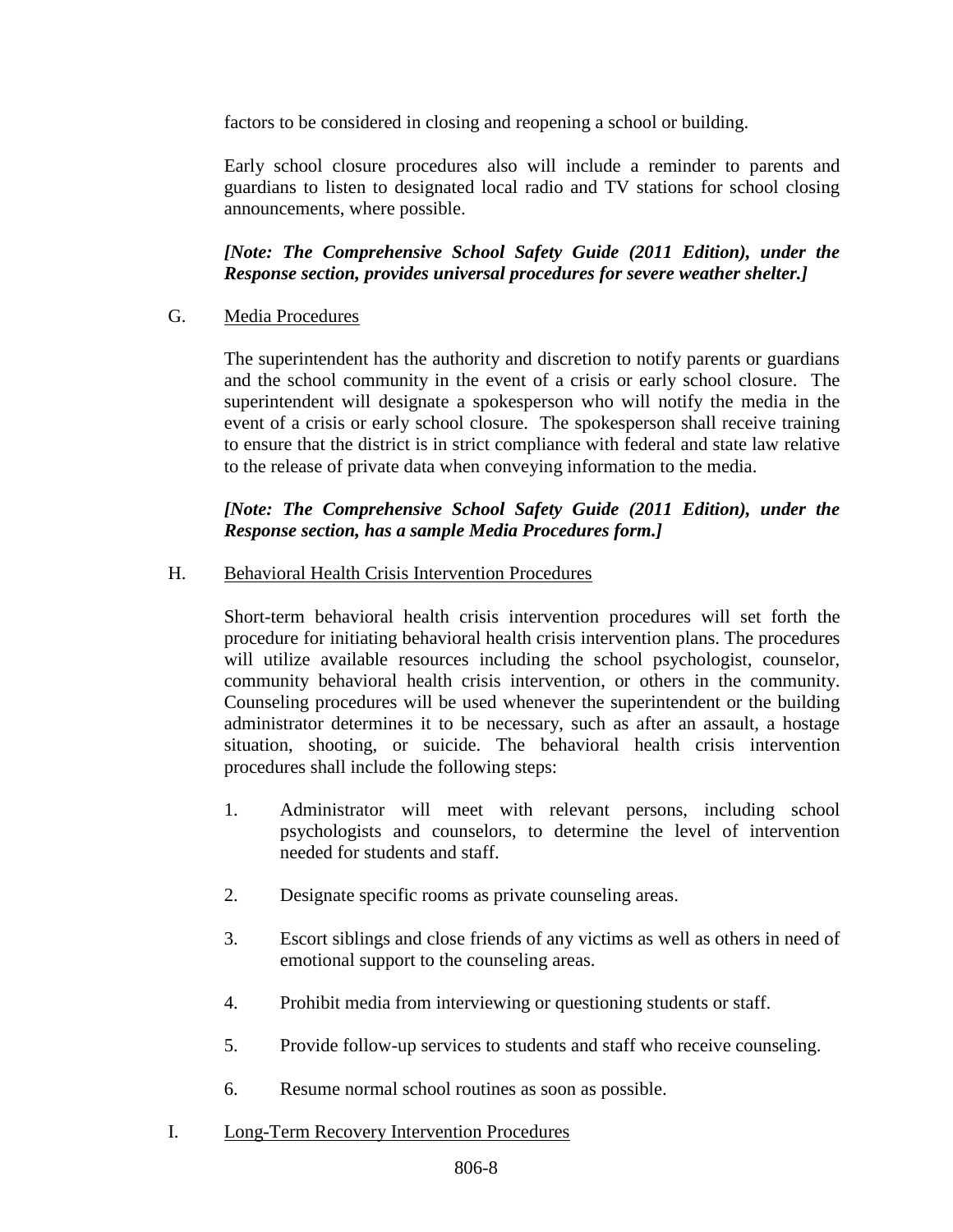Long-term recovery intervention procedures may involve both short-term and long-term recovery planning:

- 1. Physical/structural recovery.
- 2. Fiscal recovery.
- 3. Academic recovery.
- 4. Social/emotional recovery.

*[Note: The Comprehensive School Safety Guide (2011 Edition), under the Recovery section, addresses the recovery components in more detail.]*

#### **IV. SAMPLE PROCEDURES INCLUDED IN THIS POLICY**

Sample procedures for the various hazards/emergencies listed below are attached to this Policy for use when drafting specific crisis management plans. Additional sample procedures may be found in the Response section of the Comprehensive School Safety Guide (2011 Edition). After approval by the school board, an adopted procedure will become an addendum to the Crisis Management Policy.

- A. Fire
- B. Hazardous Materials
- C. Severe Weather: Tornado/Severe Thunderstorm/Flooding
- D. Medical Emergency
- E. Fight/Disturbance
- F. Assault
- G. Intruder
- H. Weapons
- I. Shooting
- J. Hostage
- K. Bomb Threat
- L. Chemical or Biological Threat
- M. Checklist for Telephone Threats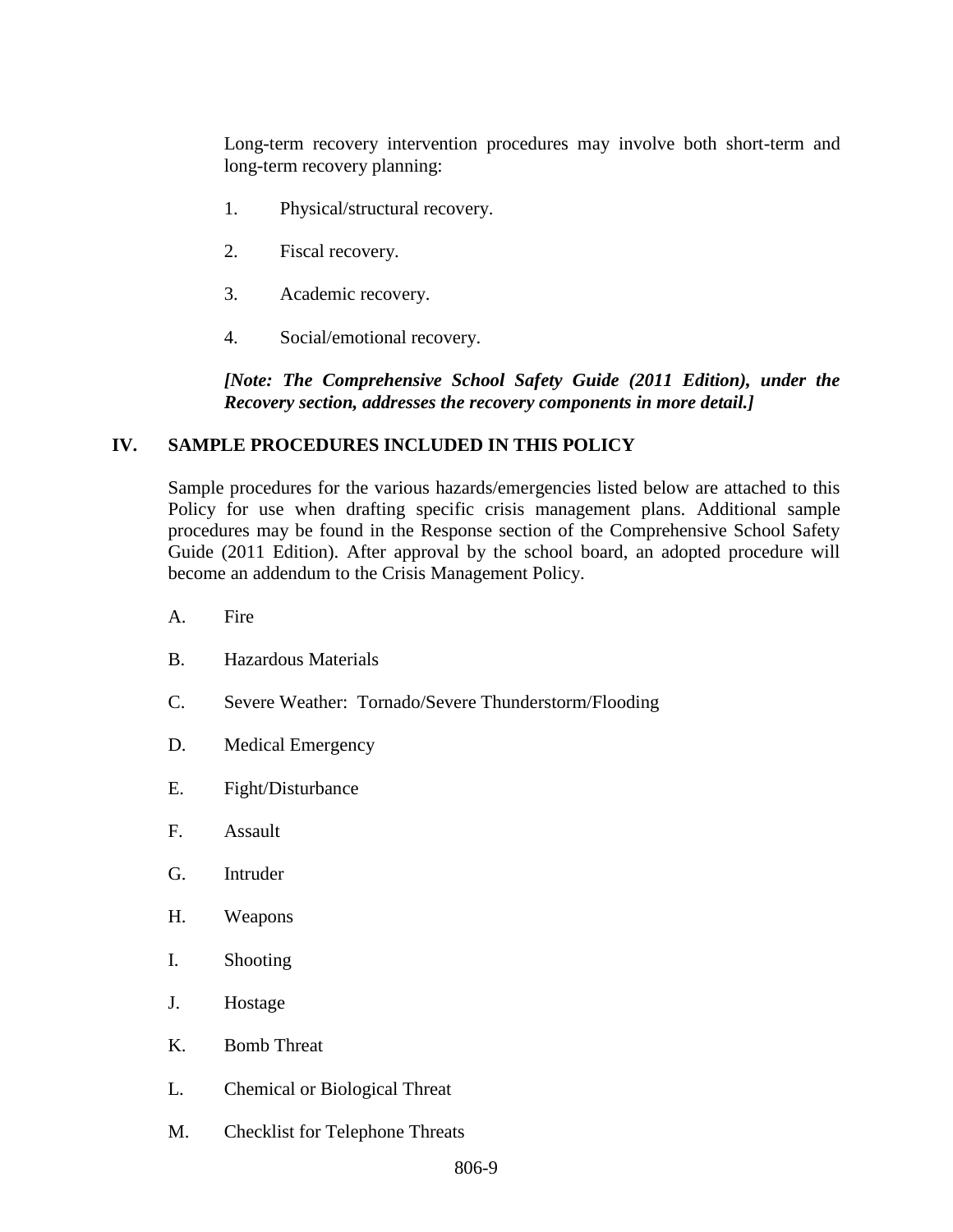- N. Demonstration
- O. Suicide
- P. Lock-down Procedures
- Q. Shelter-In-Place Procedures
- R. Evacuation/Relocation
- S. Media Procedures
- T. Post-Crisis Procedures
- U. School Emergency Response Team
- V. Emergency Phone Numbers
- W. Highly Contagious Serious Illness or Pandemic Flu

#### **V. MISCELLANEOUS PROCEDURES**

A. Chemical Accidents

Procedures for reporting chemical accidents shall be posted at key locations such as chemistry labs, art rooms, swimming pool areas, and janitorial closets.

# *[Note: School buildings must maintain Material Safety Data Sheets (M.S.D.S.) for all chemicals on campus. State law, federal law, and OSHA require that pertinent staff have access to M.S.D.S. in the event of a chemical accident.]*

B. Visitors

The school district shall implement procedures mandating visitor sign in and visitors in school buildings. See MSBA/MASA Model Policy 903 (Visitors to School District Buildings and Sites).

The school district shall implement procedures to minimize outside entry into school buildings except at designated check-in points and assure that all doors are locked prior to and after regular building hours.

C. Student Victims of Criminal Offenses at or on School Property

The school district shall establish procedures allowing student victims of criminal offenses on school property the opportunity to transfer to another school within the school district.